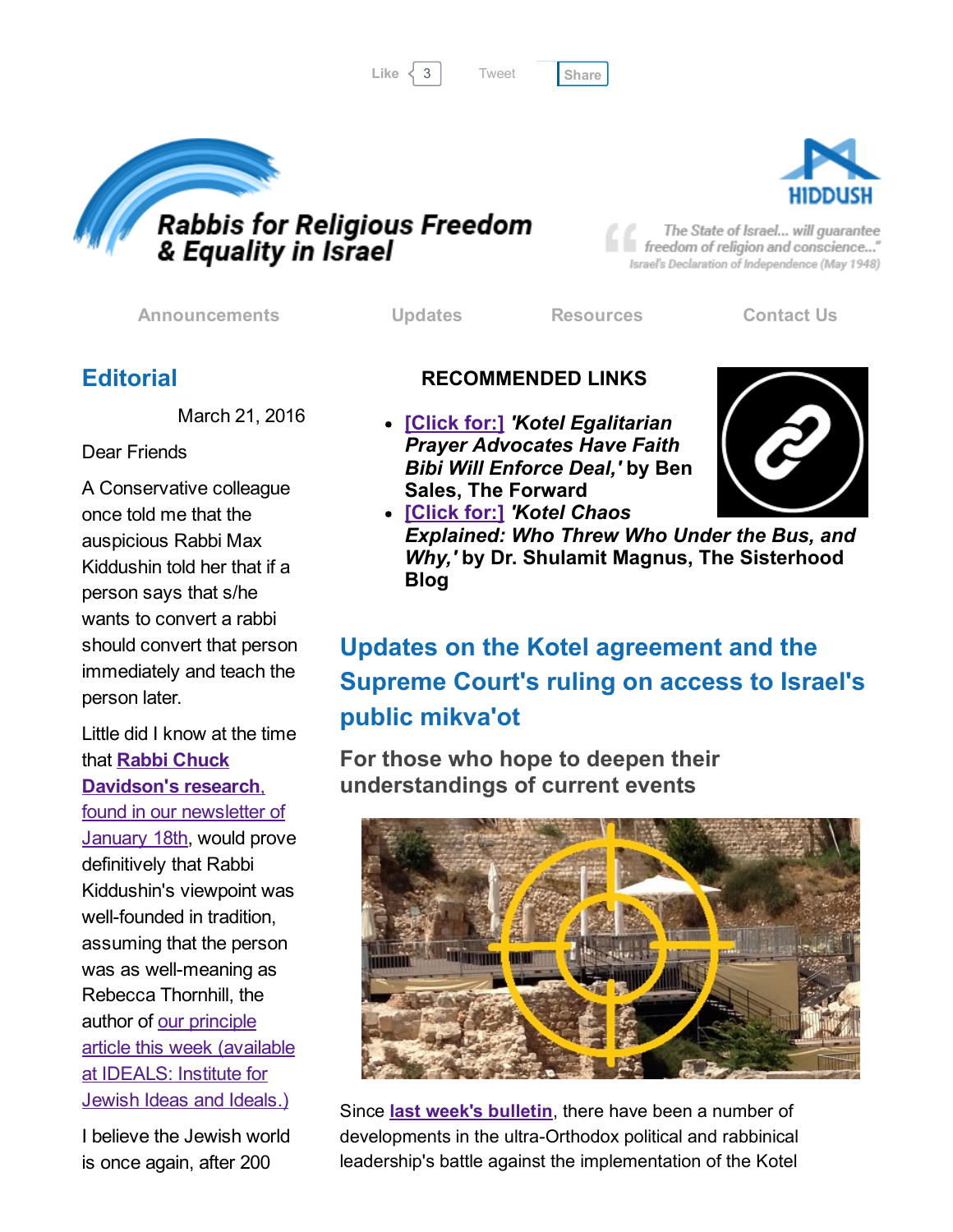years, struggling with the concept of Jewish authenticity in light of Modernity. Ms. Thornhill's overwhelming sincerity should impress any Jewish stream, and modern Orthodoxy is fortunate that such a sincere, Jewishly motivated and educated woman has chosen Modern Orthdoxy to live out her Jewish life. I hope you will take the time to peruse the article and her arguments.

But why did we choose to reprint her article here in the RRFEI Newsletter? For this reason: Ms. Thornhill demonstrates what is possible when national politics is removed from religion! She has placed herself squarely in the center of a vital and necessary discussion for the Jewish world: what constitutes authentic Jewish practice in light of modernity, and who is acceptable for conversion? Clearly, to skew a makhloket l'sheym shamayim, as is her article, because of power politics is not only a blight on the Jewish world, but harms Judaism's capacity to adjust to modern realities and move forward, as demanded by a State that has not existed for 2

agreement, as well as their battle against the Supreme Court's ruling to make Israel's public mikva'ot available for non-Orthodox conversion ceremonies.

These developments reflect, in essence, an escalation in anti-Reform rhetoric and the pressure faced by Haredi politicians to withdraw their unspoken consent to the framework of the Kotel agreement. Thus, due to these increasing tensions, Israel's political system is being pulled in opposite directions - torn between the demands of the ultra-Orthodox politicians and the consequences of reneging on the Government's agreement with the non-Orthodox streams and Women of the Wall, not to mention reversing the Supreme Court's ruling by legislative action.

RRFEI aims to deepen our members' understandings of current events, and answer all of your questions and requests for additional background materials. In the meantime, we note the following developments since last week's bulletin:

#### THE MIKVAH BILL

1. Following the Cabinet's decision to support MK Gafni's (and co.'s) mikvah bill, it passed its preliminary Knesset reading last Tuesday (as is required for all privately proposed bills), with 42 MKs voting for it and 38 voting [against](http://main.knesset.gov.il/News/PressReleases/Pages/press160316-m8s.aspx).

The list of MKs who voted for and against the bill can be found [here.](http://www.knesset.gov.il/vote/heb/Vote_Res_Map.asp?vote_id_t=24375) Oddly, Yair Lapid, Chairman of 'Yesh Atid,' voted for the bill. He explained that his vote was a mistake.

2. Last week, we noted some of the harsh and base statements made by Haredi MKs and ministers against Reform Judaism. Such statements continued during the Knesset debate, and included Minister of Religious Services David Azoulay's (Shas) admonition that "Whoever does not accept the Torah's (Divine) authority, and tramples the mitzvot, cannot claim to represent religion in Israel... It is their right to have ceremonies and all the folklore they want, but Judaism is not theater one drives to for mere enjoyment. Just as a witch doctor would not be allowed near a hospital in the capacity of a doctor, so too these entities should not be allowed near the Torah of Israel."

In the past, Minister Azoulay also proclaimed that he has difficulty accepting Reform Jews as Jews (for which PM Netanyahu scolded him). It is important to note that his are not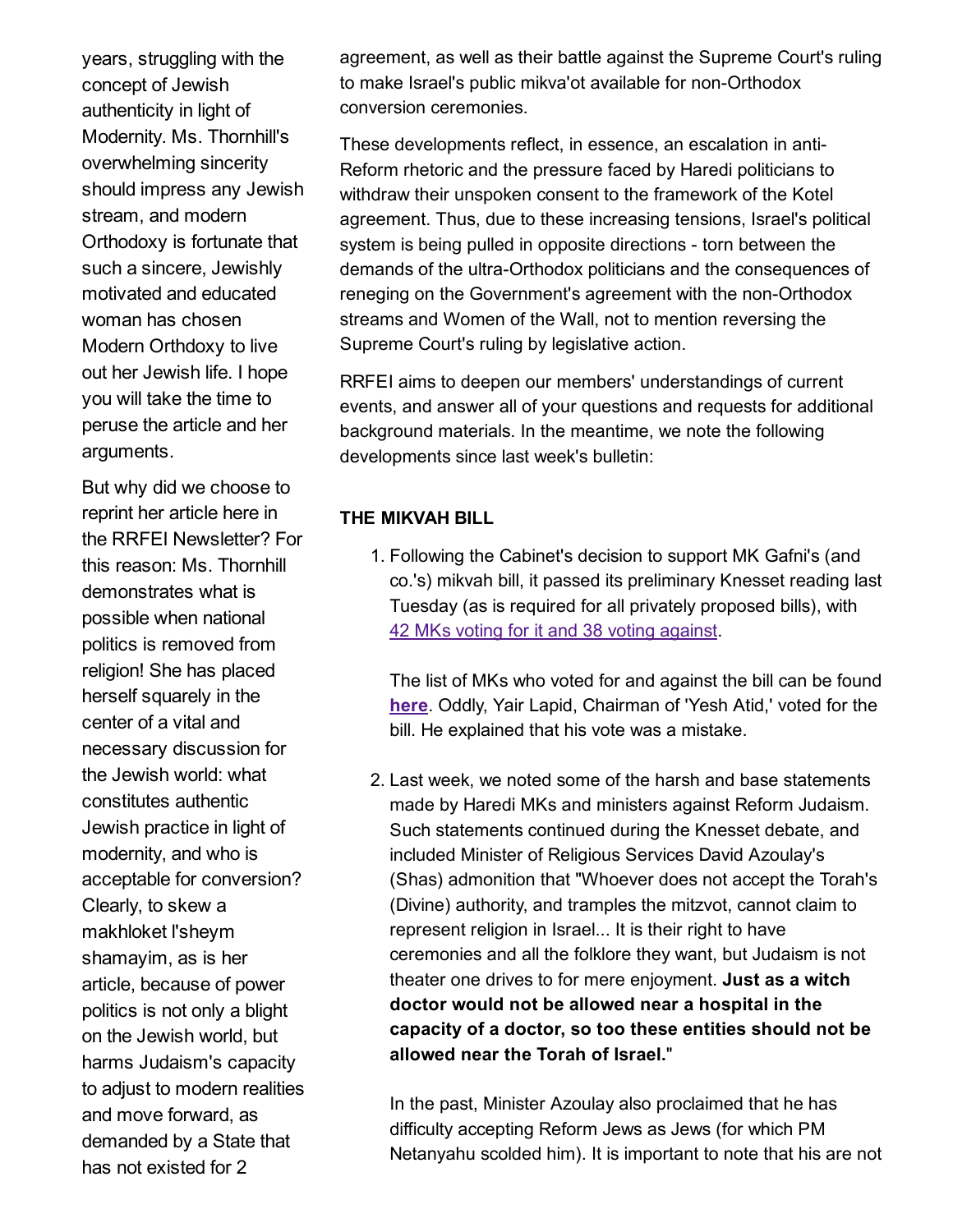millennia.

In this edition, also, you will see updated discussions of issues surrounding the Kotel and the public mikvaot in Israel. How would these be different if the sole determining factor were the welfare of the Jewish people within a modern Jewish State? Suppose there were no central rabbinic authority defending its political power and its state supported budget? How might the Jewish people flourish as never before in the last 2,000 years?

I hope Ms. Thornhill's discussion will prompt your comments. For myself, I am further energized to see in her article that unleashed forces await just outside the Jewish world, waiting to join our people and add their creativity fully within the scope of authentic Jewish life. Therefore, the task of removing state politics from religion grows even more urgent.

Please send your comments to: [organizers@rrfei.org](mailto:organizers@rrfei.org) or comment in our [Facebook](https://www.facebook.com/groups/132239560451232/) group [link].

Kol tuv,

**Mark** 

simply the statements of a private individual, but rather those of a Minister charged with providing religious services to all Jews in Israel. Doubtless, Azoulay's repeated declarations are aimed at all of non-Orthodox Jewish society around the world. This truly underscores the need for world Jewry to not remain passive in the face of Israeli ministers who curse it publicly on the Knesset floor, while the Prime Minister sits by and does nothing to make good on his promise to ensure that all Jews of all streams will feel at home in Israel.

3. This Sunday, it was made public that the new Attorney General has made it clear to the government that this bill is [unconstitutional,](http://www.timesofisrael.com/attorney-general-opposes-bill-barring-non-orthodox-from-ritual-baths/) and violates the principles of religious freedom in a way that cannot withstand judicial review. There is doubt that the last word has not been said in this saga, and we expect new developments in the coming days, as the Haredi parties attempt to deal with this new front in the battle.

#### THE KOTEL AGREEMENT

- 1. The pressure on the ultra-Orthodox politicians to withdraw their unspoken support for the Kotel agreement, which they voted against knowing that it would easily be approved by the government, is increasing. As a result, Minister Deri (Shas) and Rabbi Shalom Cohen (Head of the Shas Council of Torah Sages) have demanded that the [agreement](http://www.israelnationalnews.com/News/News.aspx/209555#.Vu-MqvkrI2w) be nullified (even though they had approved of it in the past), lest Shas leave the coalition and overthrow the government. "It is not acceptable that the government makes these kinds of decisions," said Deri. "We won't sit in a [government](http://www.timesofisrael.com/western-wall-deal-nixed-deri-said-to-tell-associates/) that recognizes the Reform, not over the Western Wall, not for marriage, and not for divorce."
- 2. Rabbi Shmuel Rabinovitch, Rabbi of the Western Wall, also changed his position, petitioning the Haredi political parties to void the agreement. Rabbi [Rabinovitch](http://forward.com/news/335946/kotel-egalitarian-prayer-advocates-have-faith-bibi-will-enforce-deal/) had led the negotiations and approved the agreement, but his views are also becoming radicalized under the pressure.
- 3. On the legal front, supporters of the agreement face another problem, for the High Court has ordered the [government](http://www.cwj.org.il/en/news/supreme-court-demands-state-clarification-how-does-robinson%E2%80%99s-arch-agreement-address-cwj%E2%80%99s) to respond to the "Original Women of the Wall's" petition submitted by the Center for Women's Justice (Attorney Susan Weiss). The [government](http://www.jpost.com/Israel-News/Court-Govt-needs-to-explain-why-women-cant-read-Torah-at-Western-Wall-448248?utm_campaign=shareaholic&utm_medium=twitter&utm_source=socialnetwork) now has 12 days to explain why women are denied their right to read from Torah scrolls at the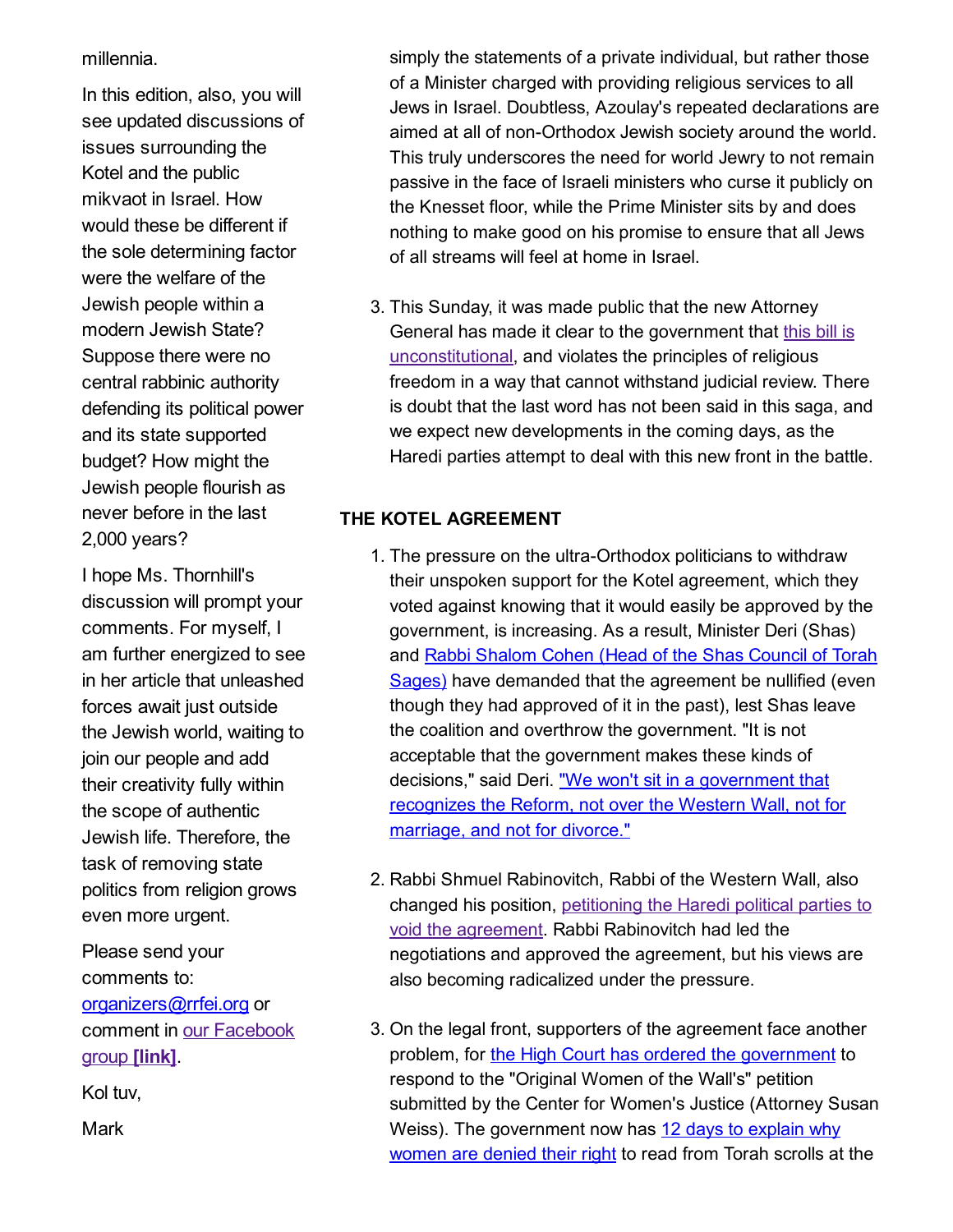### Resources

- 2016 [Supreme](http://rrfei.org/resources/supreme-court-ruling-on-mikvaot-2016/) Court ruling on mikva'ot
- Western Wall [compromise](http://rrfei.org/resources/western-wall-agreement-2016/) agreement
- Chief Rabbi Lau attacks Bennett over [pluralism](http://rrfei.org/resources/chief-rabbi-lau-slams-minister-bennett-winter-2015/)
- J-REC / AJC [Mission](http://rrfei.org/resources/ajc-j-rec-mission-to-israel-winter-2015/) to Israel
- Giyur [K'halacha](http://rrfei.org/resources/giyur-khalacha-summer-2015/)
- Acts of [violence](http://rrfei.org/resources/acts-of-violence-summer-2015/)
- Kashrut [regulations](http://rrfei.org/resources/kashrut-regulations-for-hotels-spring-2015/) for hotels and event halls

## Contact us

email: [organizers@rrfei.org](mailto:organizers@rrfei.org) Phone (US): 646-334-5636 Phone (Isr): 054-779-1179

## Not yet a member?

Please [register](http://rrfei.org/about/registration/) here »

Western Wall, as of March 14, 2016.

4. The Women of the Wall intend to expand their operations, and, for the first time, conduct a women's "Priestly blessing" ceremony at the Western Wall during [Passover.](http://us1.campaign-archive1.com/?u=1998ef3f0f337064ca67a8d7e&id=e6790ecff5&e=5ec27dec78) Their declared intent has been met with harsh reprimands from the Western Wall rabbi and his associates, further [heightening](http://www.kikar.co.il/195453.html) tensions.

# On Orthodox Conversion in the Twenty-First **Century**

### by Rebekah Thornhill, [available](https://www.jewishideas.org/articles/orthodox-conversion-twenty-first-century) at IDEALS

I began my Orthodox conversion process when I was 21 years old. I was a junior at New York University studying Jewish Studies and History and had just returned to Manhattan after a transformative semester abroad in Tel Aviv. But my journey with Judaism doesn't begin there; it begins with my parents.



My parents, Mike and Tisha Thornhill, grew up, met, and were married in southern

Oklahoma. Having grown up in the Bible belt, it's no surprise that they were very active in their church, leading the youth group while my father was studying to be a minister and getting his master's degree. Their church sent them to Israel on a 10-day trip in the late 1980s, during the First Intifada, to learn about Jesus and Christianity's roots in the Holy Land. They discovered an authentic tradition, something they felt they'd been missing, in the places where the so-called "Old Testament" tales took place. They felt resentment toward the people and the movement that raised them to believe in Jesus, himself a Jew, without attributing any of his practice or their own to its Jewish roots. They were taken by the beauty of the land, fascinated by the people they encountered, and couldn't wait to learn more.

Upon returning to Oklahoma, they left their church and my dad left his seminary. A year later, I was born. A year after that, my sister, Hannah, joined us, and we moved to Austin, Texas. My parents searched for conversion resources and only found a small Chabad that was not interested in helping them. But that didn't stop my parents. They did their own learning and connected with likeminded folks in the area, people who felt like they connected more with